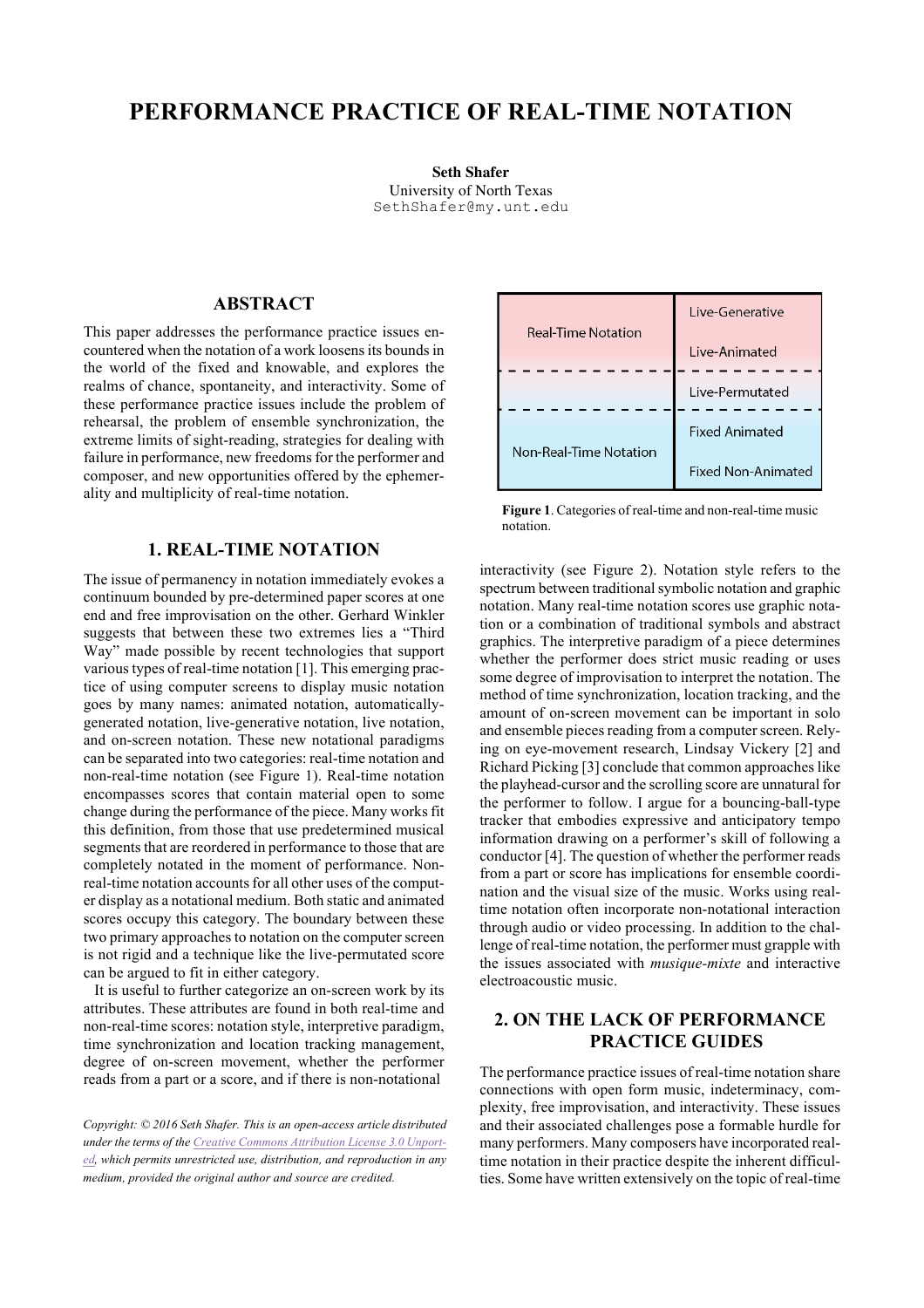

**Figure 2**. Attributes of the real-time score.

notation in an effort to detail new software in the field or to explain the technological or theoretical underpinnings of a new work. With some notable exceptions, few have presented the problems and newfound freedoms that the performer faces in performing such works. Jason Freeman's "Extreme Sight-Reading, Mediated Expression, and Audience Participation: Real-Time Music Notation in Live Performance" is an excellent first attempt at developing a comprehensive guide for the performer [5]. However, Freeman fails to go far enough when describing performer psychology in both the rehearsal and performance experience. In addition, his definition of real-time notation is limited to synchronized ensemble improvisation and audience participation. Freeman largely ignores real-time scores that employ traditional notation symbols.

Many composers and technologists include small reports of performance practice in their research, often mentioned as an ancillary issue. Such remarks read like the following: "The best way to approach the playing of a Real-Time-Score seems to be that of a relaxed, playful 'testing' of the system" [6]. This type of suggestion ignores the real barriers for performers approaching real-time notation and often comes across as composer-knows-best. The trust required between a composer, performer, and a work that exhibits notational agency is not a thing to be taken lightly and requires an in-depth study.

# **3. NEW FREEDOMS FOR MUSICAL EXPRESSION**

#### **3.1 Freedom From Replication**

The composer or performer viewing real-time notation from a distance might rightfully wonder in what ways the added challenges of real-time notation can ultimately benefit a composition. Real-time notation affords both composer and performer with new freedoms in live performance and new means for musical expression.

One freedom is the release from the burden of replication. Since the advent of the phonograph, recorded performances have imparted an increasingly weighty tradition on the shoulders of each generation of performers. Not strictly relegated to the hallowed ranks of common practice music, recordings of contemporary compositions by esteemed new music performers become authoritative in a way that was perhaps unintended. Issues related to the archival worth of such documents aside, composer-endorsed recordings become a type of *urtext* (an *urklang* perhaps) and an immediate arbiter of what is an "authentic" performance of a piece.

Remarking on authenticity and values in common practice music, Bruce Haynes lists ideals that are ever increasingly found in new music:

The shortlist of "Masterpieces" that it plays over and over, repeatability and ritualized performance, active discouragement of improvisation, genius-personality and the pedestal mentality, the egotistical sublime, music as transcendent revelation, *Absolute Tonkunst*…ceremonial concert behavior, and pedagogical lineage [7].

Those ideals contrast those that Haynes asserts ruled musical events before the nineteenth century:

That pieces were recently composed and for contemporary events, that they were unlikely to be heard again (or if they were, not in quite the same way), that surface details were left to performers, that composers were performers and valued as craftsmen rather than celebrities…and that audiences behaved in a relaxed and natural way [7].

By extension, these ideals might have something to say about works written today. Paul Thom affirms this line of thinking when he says, "An ideology of replication leaves no room for interpretation; and yet interpretation is a necessity…in performance" [8]. Works using real-time notation offer freedom from the shackles of authenticity and the burden of being measured against recordings by creating a situation that defies (even undermines) replication.

#### **3.2 Improvisational Freedom**

While the variable nature of real-time notation guarantees diversity in the source material, it also grants a degree of creative license to the performer through improvisation. Many real-time notation works use graphic notation to guide a performer through improvisation. Karlheinz Essl's *Champ d'Action* (1998) uses a combination of on-screen text and graphic symbols to elicit group improvisation (see Figure 3). Written for an unspecified ensemble of between 3 to 7 soloists, the musicians respond to live-generated universal parameter instructions that must first be translated to their instruments before attempting the loftier goal, "to create relationships by listening and reacting to the sounds that are produced by the other players which could lead to dramatic and extremely intense situations" [9]. Essl describes the piece as a, "real-time composition environment for computer-controlled ensemble," [9] indicating the openform nature of the work and his relinquished compositional agency to computer spontaneity and performer creativity.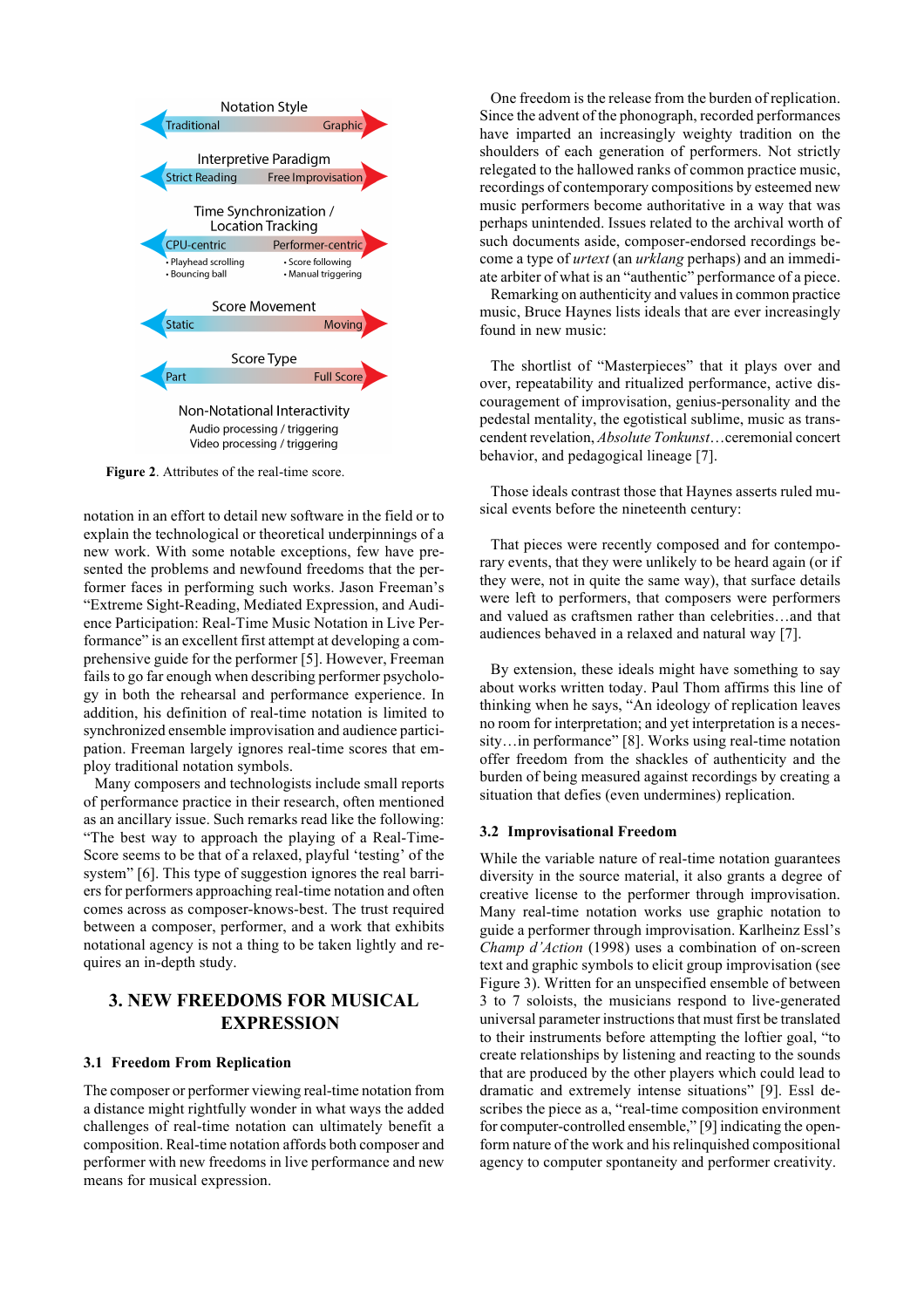

**Figure 3**. Computer-generated instructions in Karlheinz Essl's *Champ d'Action*. Used with permission.

#### **3.3 Interactive Freedom**

The freedom of direct interaction between computergenerated notation and performer is related to improvisation. Given the appropriate circumstances, the performer can assume direct control over the content of their own notation or the notation of another performer. This is the case in Jason Freeman's *SGLC* (2011) for laptop ensemble and acoustic instruments, in which the laptop ensemble chooses and modifies pre-composed musical fragments for the instrumental ensemble to perform in real-time [10]. While Freeman urges each performer to familiarize themselves with the pre-composed material, he gives complete agency to the laptop performers to create loops, add or subtract notes, change dynamics, transpose, and otherwise alter the notation. In this particular piece, the relationship between laptop performer and instrumental performer can appear adversarial; the instrumental musician is at the mercy of the laptop "re-composer." Freeman counters this initial impression by encouraging pairs of laptop and instrumental performers to rehearse separately, becoming familiar with each other's behaviors and abilities, before attempting an ensemble rehearsal: "This unusual setup encourages all of the musicians to share their musical ideas with each other, developing an improvisational conversation over time" [10].

Freeman's approach to notational improvisation is representative of new interactions made possible in real-time notation. This type of interaction can be labeled permutative interaction, where pre-composed segments are reordered. Other new categories of interaction include formal interaction, where the performer can influence aspects of the largescale structure of a piece; temporal interaction, where rhythmic augmentation and diminution or tempo modulation can change dynamically; and local interaction, where surface details of a piece like pitches, rhythms, dynamics, articulations, and other expressive elements become dependent on performer input. These are but a sample of the new types of notational interaction made possible by abandoning fixed notation.

#### **3.4 Ephemerality and Multiplicity**

In the age of abundant documentation, societal pressures to package, brand, and sell a finished artwork choke out the ephemerality of music making. While space limits a fuller discussion of the beauty of impermanence, real-time notation offers a solution to this philosophical and moral problem in the form of multiplicity: each performance presents only one possible version of a piece that exists in plurality. To know one performance is to know only part of the whole. From the performer's standpoint, each performance is unique, free from any historical burden of the past and any comparative critique in the future. The music exists only as it is performed, as any documentation inherently fails to fully represent the work.

Winkler compares the composer of a real-time score to a gardener, "who plants 'nuclei' or germs, and watches them grow, depending on influences from the environment, in this or that way. All versions are welcome" [1, p. 5]. John Cage remarked about his *Concert for Piano and Orchestra* (1957–58) that every performance contributes to a holistic understanding of the work: "I intend never to consider [the work] as in a final state, although I find each performance definitive" [11]. Richard Hoadley asserts that the process is similar to mapping the landscape of a geographic territory without describing every rock, tree, and bush [12]. In this way, the composer acts as cartographer, creating a landscape and releasing the performer to explore its details.

### **4. PROBLEMS IN REHEARSAL AND PERFORMANCE**

#### **4.1 Traditional Purposes of Practice and Rehearsal**

With new freedoms for interaction and improvisation and without concerns about replication in light of the ephemerality and multiplicity of real-time notation, come the practical issues that face musicians in rehearsal and performance. Before exploring some new ways to approach practice and rehearsal, the obvious and less apparent purposes of traditional, fixed notation works should be stated. The most prominent purpose of practice is to learn the details of a piece. Some performers describe their practice trajectory as first translating notational language into physical gestures, gradually linking larger and larger musical units together, culminating in a large-scale coherent interpretation [13]. Other performers may follow the opposite path, beginning from a theoretical understanding of the entire work and moving towards mastering the details of each moment. In either case, what is necessary is an understanding of both the specific and the general, the micro and the macro.

The rehearsal process involves other players and presupposes the micro-macro knowledge gained in private practice to develop an understanding of ensemble interaction. Rehearsal with an electronic component or interactive computer part adds complication. Often in the case of interactivity, rehearsal time is spent navigating the technological prosthetics involved (microphones, loudspeakers, pedals, sensors, and other devices), the temporal modalities employed (fixed, fluid, or interactive accompaniment), and the behaviors of the computer agent (traditional score follow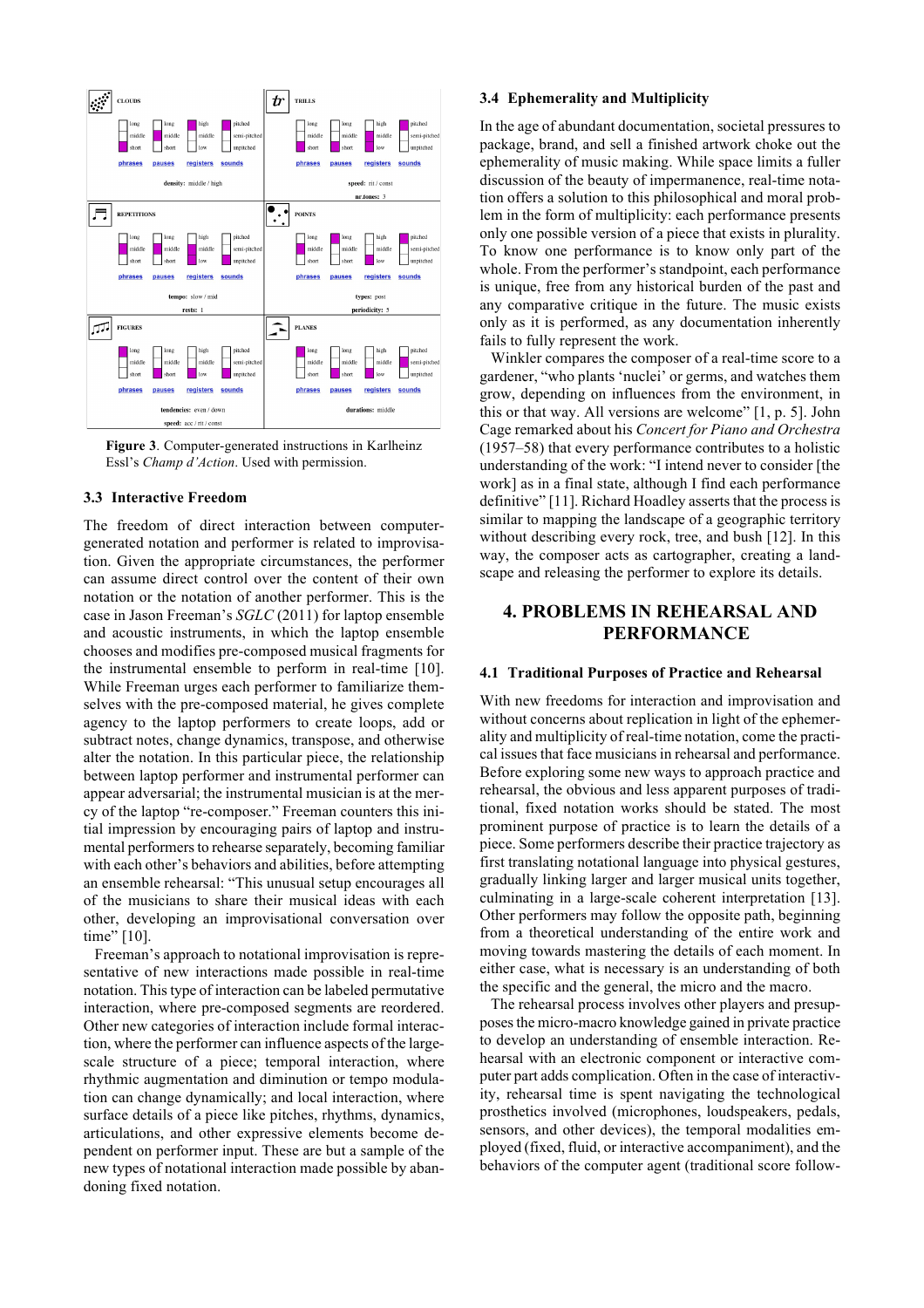ing, coordinated live-input processing, active humancomputer joint improvisation, and so forth.) [14].

### **4.2 New Purposes of Rehearsal with Real-Time Notation**

Many of the traditional purposes for practice and rehearsal fall away in works using real-time notation. One of the primary hindrances for newcomers to real-time notation is the unfamiliar process of rehearsing. Why rehearse when the notation changes in the moment of performance? The answers that follow do not pertain to every existent work, but are a list of possible reasons for and approaches to rehearsal.

Instead of practicing a work to transcend the physical actions of the surface details to an informed interpretation of the whole, the performer must engage with the real-time score paying attention to behaviors. Much like how the performer of interactive computer music rehearses with the computer to investigate the designed functions, a work using interactive notation can be built with specific responses to human input or a temporally-cued score. These behaviors can be studied in two ways: with an eye for general local detail and with an eye for general large-scale form. The local detail can be as simple as discovering a set of pre-composed fragments, or it can be as complex as deducing the frequency of rhythmic figures, probability of pitches, or variety of graphic indications. In my quartet for viola, bass clarinet, marimba, and computer, *Law of Fives* (2015) [15], a limited number of predetermined pitches are probabilistically selected and assigned to algorithmicallydesigned rhythmic structures (see Figure 4). In this piece, the pitches are predictable while their order and associated rhythms are variable. Local details can depend on performer input and the rehearsal process defines the way in which the input affects the notational output. In *Law of Fives*, increased dynamic input from one instrument influences the likelihood of rests and random ordering of pitches for another instrument (see Figure 5).



**Figure 4**. Predictable pitch behavior in Seth Shafer's *Law of Fives* (2015).



**Figure 5**. Notational variability from live performer influence in Seth Shafer's *Law of Fives* (2015).

Some local detail defies the predictability described previously. In such cases, the performer can benefit from studying the large-scale form. Rehearsal should afford the performer time to play the piece multiple times to gain a sense of any pre-planned or emergent forms. One possibility is that the notational behavior changes significantly at certain time-points. This is a strategy employed in *Law of Fives,* where one can outline predictable large-scale changes in tempo, texture, orchestration, and tessitura over time. In other works, one might find that behavior *y* always follows behavior *x*, or some more sophisticated formula. Another attribute that one can study is the general difficulty level and the modulation of that difficulty throughout the piece.

Some behaviors lie outside of either composer or performer control. A work like Nick Didkovsky's *Zero Waste*  (2001) creates a performer-computer-notation feedback loop that highlights inaccuracies in human performance, errors in the computer analysis of the performance, and inadequacies in symbolic notation [16]. Even in a chaotic system certain behaviors can emerge. In *Zero Waste*, the trajectory of cumulative error in the system is toward an increased number of rests near the beginning of each notational output due to performer hesitation and the accumulation of chord clusters due to rhythmic quantization.

Another situation that evades composer and performer control is that of audience participation. Works like Kevin Baird's *No Clergy* (2005) [17] and Jason Freeman's *Graph Theory* (2005) [5] crowdsource certain compositional decisions, making the rehearsal of such works difficult. In this case, simulating audience feedback in rehearsal can clarify which parameters can be anticipated and which are subject to chance. Whatever strategy the composer employs, a major purpose of rehearsal is deducing notational behavior.

A common thread in real-time notation is that some amount of sight-reading is necessary. One purpose of rehearsal is to practice sight-reading the notational output from the system. Even performers confident in their abilities can balk at the prospect of sight-reading live in front of an audience. Substantial time must be dedicated to this task to aid in both the behavioral analysis described previously and developing quick music reading skills. Performers must keep in mind that every repetition of the work that they practice sight-reading is an equally valid version of the piece. Anything displayed in rehearsal can be in the version performed live.

Another important rehearsal consideration is the extent of improvisation involved in the work. Some pieces, particularly those with graphic elements, require a great deal of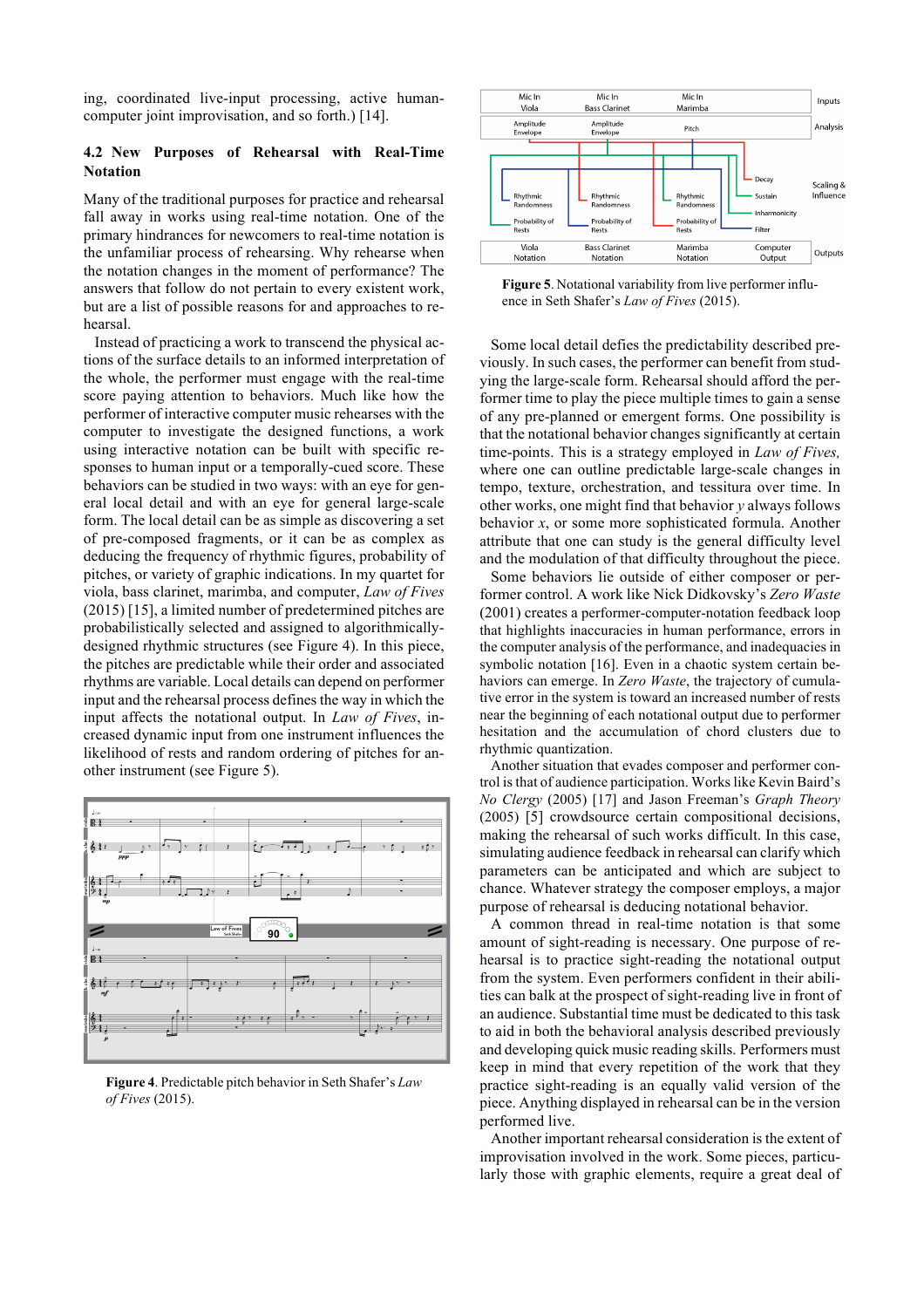improvisation. Others do not ask for improvisation. Whether as a direct result of the notational design or the pressures and human limits of fast music reading, most pieces requiring live sight-reading involve possible improvisation. The composer and nature of the piece are the performer's guide. In the heat of performance, mistakes will occur and the musician must know which elements take priority and which can be neglected. Perhaps the general effect of the work is of prime importance and some brief moments of improvisation are preferable to silence if the performer's sight-reading skills falter. Conversely, perhaps formal connections should be sacrificed to meet the demands of local detail. These realities must be faced directly, ideally with composer input, so the performer knows what options exist when the inevitable mistake occurs.

A practical consideration for the performer during rehearsal is to become familiar with the on-screen graphical user interface. Every piece is different in this respect and the performer must acclimate themselves and glean every useful bit of information they can from the screen. The notational display might follow one of several paradigms. The notation might move: Does it constantly scroll horizontally or vertically? Does it slide periodically every beat, bar, system, or pre-determined span of time? The notation might remain stationary: Does the notation have virtual page turns? Does the screen refresh with new notation periodically? How far can the performer read ahead? The timekeeping and location tracking system can behave one of the following ways: a smooth scrolling tracker, a tempo-quantized tracker, or a bouncing-ball type tracker. The performer must be able to read the notation comfortably from their desired playing position, meaning the music size and distance from display must be adjusted. Other practicalities such as who or what triggers the piece to start, how the piece ends, and if the performer interacts with the screen or software in any unusual ways must addressed in rehearsal.

#### **4.3 Performer-Composer Trust in Performance**

A successful performance of a work using real-time notation hinges on the trust a performer places in the composer and computer-mediated notation. While there is no formula for building relational confidence, the following factors can help create a more optimal situation for the performer and composer.

Many factors that lead to an ideal real-time notation experience for the performer revolve around the difficulty of the score and the sufficiency of information about the piece provided by the composer. Ideally, the notation should strike a balance between several competing factors: the difficulty of the mechanical instructions like pitches, rhythms, dynamics, and articulations; the visual layout of the score (including the size of the notation font), the use of non-standard symbols, and whether the performer reads from a part or a score; the clarity of the timekeeping mechanism and how tempo modulations are implemented; the amount of expressive interpretation desired by the composer; the amount of improvisation; and the difficulty of ensemble coordination. As the complexity one parameter increases, the remaining parameters must correspondingly decrease in complexity to let the performer divert maximal effort to the most difficult elements. The performer can be

best prepared if the composer provides clear and ample information about hardware and software requirements, the graphic user interface, notational conventions, a formal behavioral outline, sample scores, and/or documentation of past performances.

The balance between complexity and simplicity breaks down if performer failure is a conceptual component of the work. Failure in performance is a theme explored by many composers in what some have termed the "post-digital" aesthetic [18]. Any performer can understandably be alarmed at such a prospect. Although it falls outside the scope of this paper to address this aesthetic issue, the optimal experience for a performer put in that situation is one that does not make them appear foolish, even though this is a difficult standard to determine.

For the benefit of the performer, imagine what the ideal performance of a real-time score looks like from the point of view of the composer. A composer wants trust and engagement from the performer, treating the work as musically viable and as expressive as any traditionally-notated piece. A composer wants a performer who is willing to risk sight-reading from the stage, who makes mistakes and continues to engage, and who knows that some performance errors are apparent to the audience while others are not. Above all, the composer wants a musician who attempts to transcend the high demands of sight-reading and ultimately makes music.

# **5. THE COMPLEX SCORE AND THE FUTURE OF NOTATION**

A brief examination of the complex score and the associated musical movement called New Complexity provides historical and aesthetic perspective on the issues presented in this paper. The complex score shares some striking similarities to real-time notation. Composers such as Iannis Xenakis, Brian Ferneyhough, and Richard Barrett often ask the player to perform near the limits of what is possible. This is often accomplished by presenting the player with conflicting instructions or goals. The result is a collision of actions, often represented in meticulous, high-density detail. Overloading the performer with notational information often guarantees that every performance is inherently short of perfection.

In a similar way, real-time notation presents the player with conflicting goals: relinquish the security of a fixed score while embracing new performance freedoms, sightread in front of an audience while performing musically, expose the limits of ability while performing confidently. It also celebrates the beauty of ephemerality and difference. Both the complex score and the real-time score present ensemble coordination issues. Both present problems in rehearsal strategies. In some ways, the real-time score is a logical extension of the complex score in which Barrett's concepts of notation as freedom and improvisation as a method of composition can be realized [19].

Just as the proliferation of fixed paper notation was the product of incremental advancements in printing technology throughout the last few centuries, so real-time notation is a natural outcome of our current technology. As technology becomes more powerful and accessible, the body of real